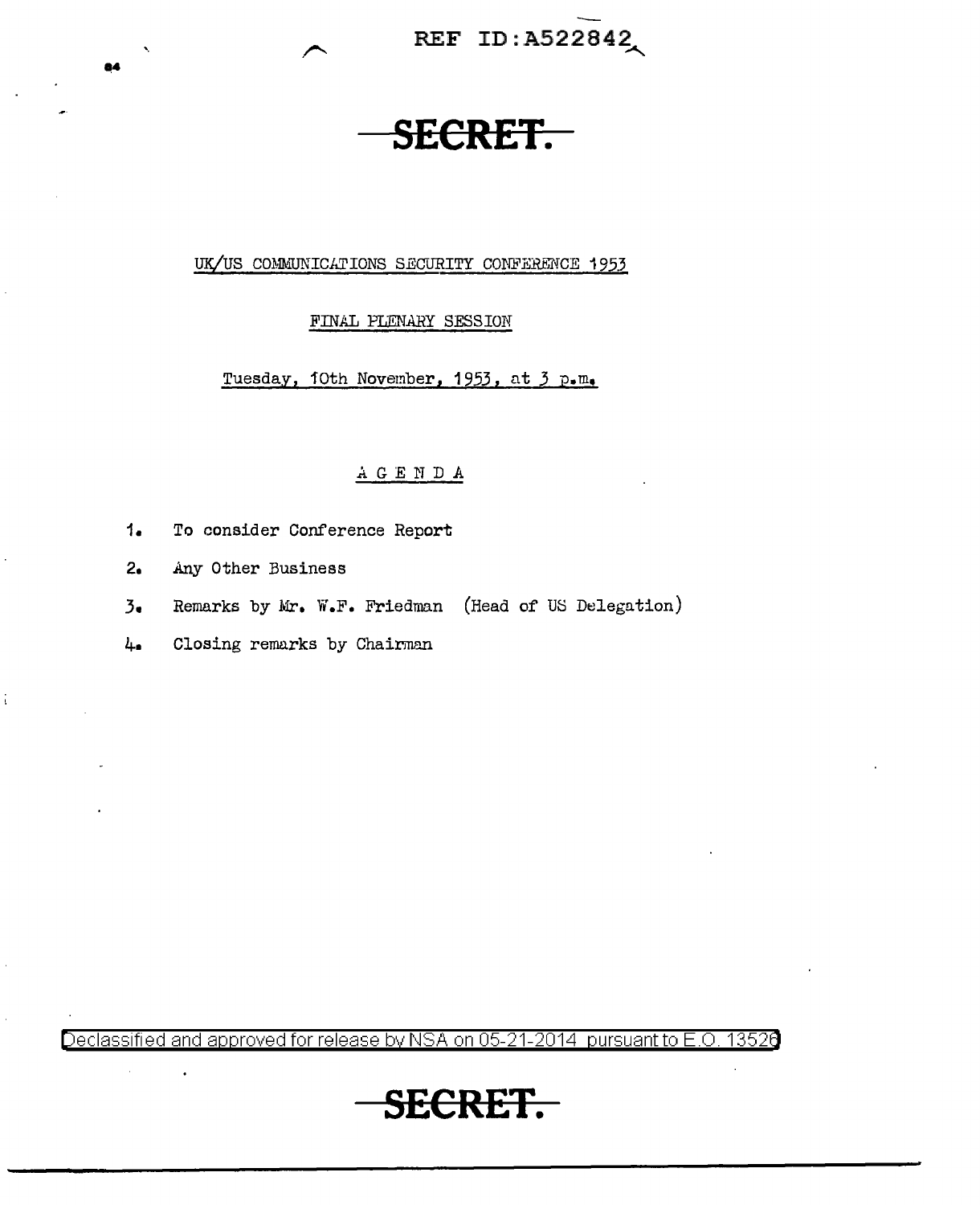

REF ID: A522842





LCS(53)P/M(2).

COPY NO: 9

UK/US COMMUNICATIONS SECURITY CONFERENCE 1953.

Minutes of the Final Plenary Session 10th November, 1953.

| (Unairman)<br>D.S.D. Admiralty Mr. W.F. Friedman<br>N.S.<br>D.Sigs. War Office Mr. F.C. Austin<br>$N_{\bullet}S_{\bullet}$<br>$\text{LCAS}(S)$ Air Min. Mr. J.R. Chiles $N.S$<br>DDNI, Admiralty Mr. T.R. Chittenden N.S.A.<br>DMI, War Office Mr. A.W. Small U.S. Army<br>ACAS(I) Air Min. Lt.Col. J.M. Anderson U.S.A.F.<br>DDSD, Admiralty Major F. Ivey U.S.A.F.<br>D.D.Sigs. War Office Lt.Col. W.F. Zeller<br>U.S.L.O.<br>D.D.Sigs(B) Air Min.<br>$A, D, T$ , $G, C, H, Q$ .<br>C.P.B.<br>C, P, B, |
|----------------------------------------------------------------------------------------------------------------------------------------------------------------------------------------------------------------------------------------------------------------------------------------------------------------------------------------------------------------------------------------------------------------------------------------------------------------------------------------------------------|
| B.J.S.M.<br>$B, J, S, M$ .<br>B.J.S.M.                                                                                                                                                                                                                                                                                                                                                                                                                                                                   |
| PL 86-36/50 USC 3605<br>$\left\langle \texttt{Secreterry}\right\rangle$                                                                                                                                                                                                                                                                                                                                                                                                                                  |

## 1. Conference Heport.

THE CHAIRMAN said: "First of all I know you will be very sorry to hear that owing to illness is unable to take the Chair to-day. He has asked me to take his place and in due course I shall read to you a message from him. and from Mr. Jones, I have also received apologies from Director, G.C.H.C. who, owing to other commitments, nave been unable to come.

The first business is to consider the Conference Report. As you will see, it consists of a comparatively short report comprising, in the first place, the highlights of all the matters that have been considered and, in the second place, it states quite clearly the action recommended to be taken in connection with those matters. 4s a matter of procedure the report has to be forwarded to the Chiefs of Staff of both our Nations as it is on their authority that these Conferences are I would like to remind you that the report which we are now considering is held. the outcome of very detailed reports drawn up by three Sub-Committees, on Security, Engineering and Operational Requirements respectively. These latter reports have not been placed before you to-day but have been endorsed by the Executive Committee. The detailed reports have been drafted, re-drafted, vetted, discussed, re-discussed, re-drafted, improved and finally endorsed by the Executive Committee and out of them have come the extracts which are before you to-day. With the exception of the recommendation regarding the next Conference there is nothing in this report which has not appeared in detailed reports.

fagf

TOP SECRET

 $T_{\rm he}$ 

SECRET CONTROL NUMBERS 3-41-2

 $COFTES$ 

PAGES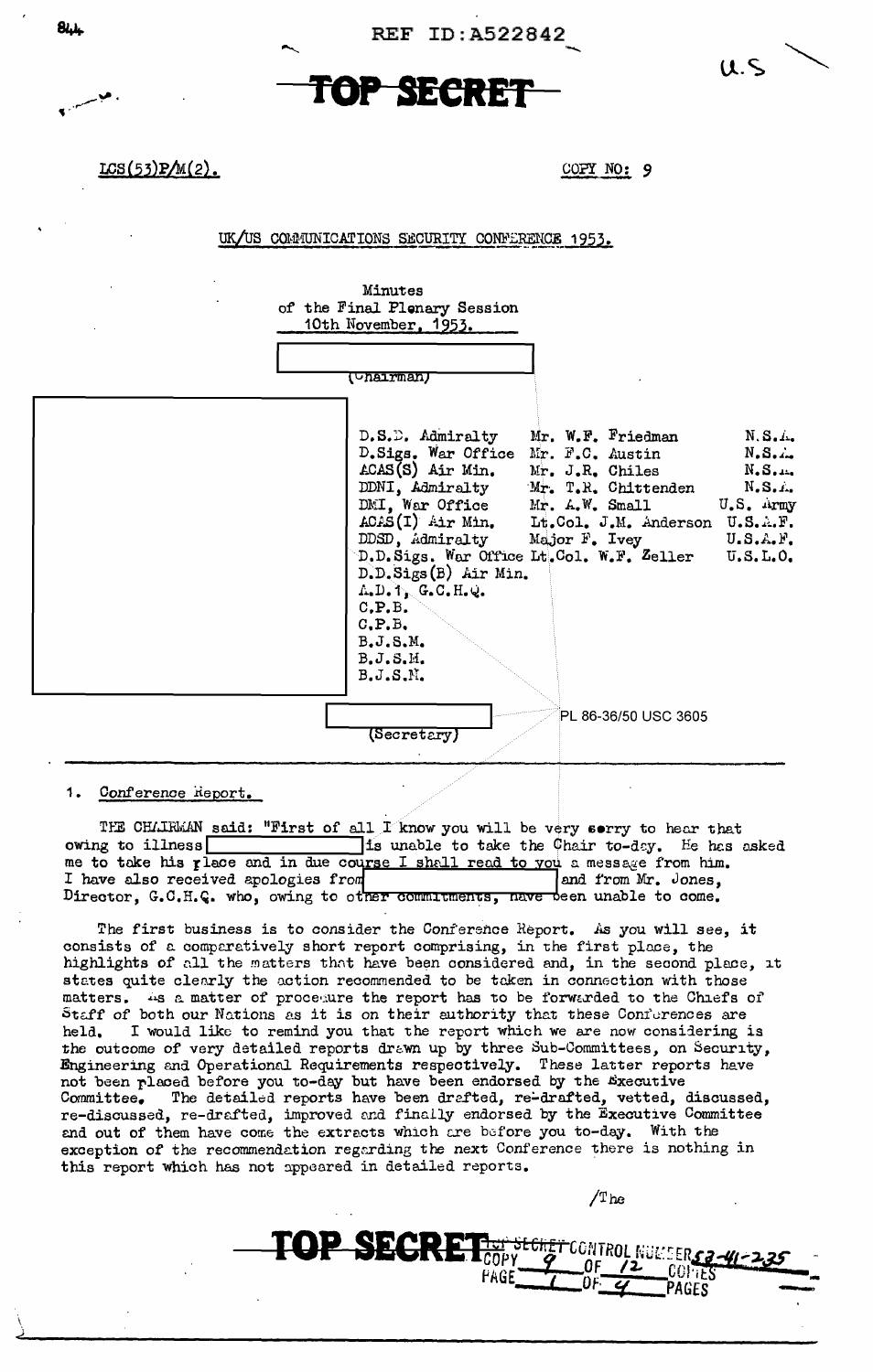

The first few words of paragraph 3 of the first page of the report says that "The Conference included a full and frank exchange of views  $\ldots$ ." I would like to say that in the past I have had consider; ble personal experience of Inter-Allied discussions and I can sincerely say that I have never known a Conference which has enjoyed such a full and frank exchange of views. It is most refreshing and I hope that there is the same feeling on the other side of the table.

The Executive Committee have made two recommendations on the Covering Note of the report and I take it that there are no comments on these two recommendations with the proviso that the Enclosure has still to be formally approved by this Plenary Conference.

is regards the report itself, I do not propose to take it in detail but I should like to stress one or two points, particularly to those of you who have not taken part in the discussions. One of these is a general one and is the high degree of agreement and accord between the U.K. and U.S. representatives at all levels and on all aspects of this extremely abstruse and complicated problam. The paragraph on Speech Security on page 2 places the present position frankly before you, which is that no speech security equipments suitable for Combined and NATO use are available at present. You will appreciate that when speech NATO use are available at present. security equipments are available they will have a momentous effect on the problems before us. Next,the Conference are greatly concerned about Transmission Security and we have at last grasped the nettle of plain language; we hope a solution will be found when the Working Groups get to grips.  $\frac{1}{18}$  for Non-Communications Transmissions a great deal of thought is still required and as regards future liaison I would call attention to the emphasis on "working" rather than on pure liaison.

This brings me to the last recommendation concerning the next Conference and I would ask you to note that the Agenda and business of that Conference are to be left to be formulated later."  $\blacksquare$  PL 86-36/50 USC 3605

**MR ERIEDMAN said:** I quite appreciate the highlights described by and am quite ready to sign as I have no specific comments to make at the moment.

There were no comments from either side of the table and the Conference Report was signed by the Chairman and Mr. Friedman.

2. Remarks by Mr. W.F. Friedman (Head of US  $P_{\text{elegation}}$ ).

MR. FRIEDMAN seid: "First I would like/to express on behalf of the members of team and myself our regrets at the inability of  $r$  inv team and myself our regrets at the inability of and the Directer. G.C.H.Q. to attend the closing Plenary Session. I hope that  $\begin{array}{|l|}\n\hline\n\text{and the Director.} & \text{G.S.},\n\end{array}$ will be recovered in a day or two and that his illness is not serious.

As to the Conference, I too was struck forcibly by the harmony of our two teams working in co-operation. In general, I have been, as you know, engaged in this "racket", as General Canine calls it, for many years. I think that nothing more cleerly indicates the full confidence and trust which our two sovereign nations have placed in each other than the fact that in the cryptclogic field, where the greatest degree of secrecy is usually applied by every country, we have had a really full and frank exchange of secrets. Despite my having been engaged in this work for so long a time, again I am impressed with that fect. Now, the Chairman has already referred to some of the really outstanding accomplishments of the Conference. I think that the grasping of the theray preblem of transmissions security in our hands at this Conference for the first time is significant and I hope that the authorities on both sides will give the fullest possible support to our recommendations so far as is practicable and within their abilities. We recognise their difficulties and appreciate them. I hope that having made this start we will go forward with vigcur towards a sclution to cur problems in this area. Now, with regard to the last paragraph f the recommendation for the next Conference, we, as you know, are going to have a semewhat "new look" in our country  $/$ -n

TOP SECRET CONTROL NUMBER 53-41-235

 $\frac{100 \text{ V}}{2}$  ^ (2)

**TOP SECRET** 

84.L

•

 $\ldots$  .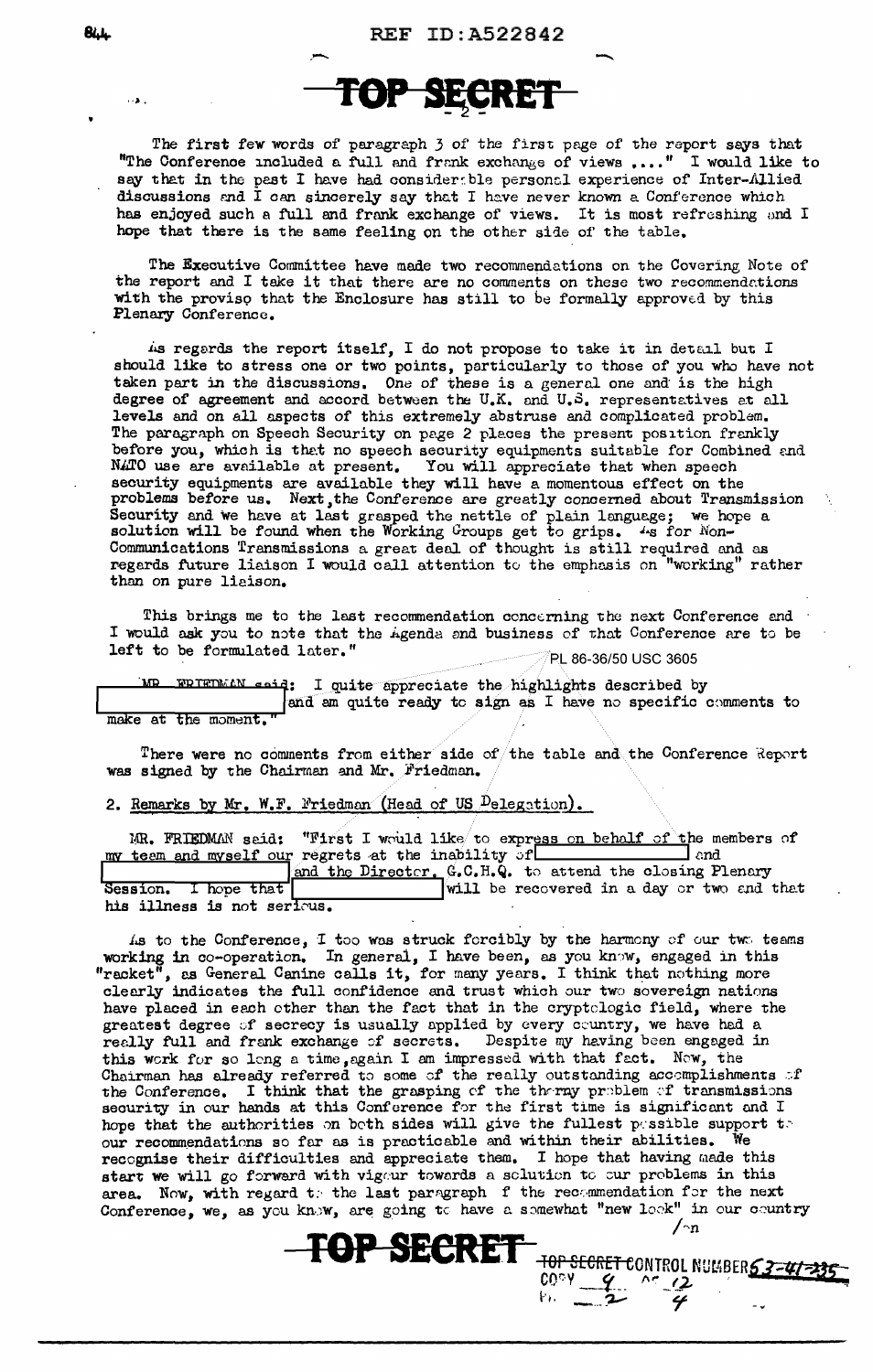

on the organisation to be devoted specifically to communications security. As you know, we have now a new Board but I am at the moment unable to give you any indication of the representatives on that Board. We hope, however, to make our new Board as useful and as important as the Cypher Policy Board of the United Kingdom.

As regards the next Conference I do not know whether I can give you the same assurance of control over the weather in Washington when you come over as I have exercised in London. We have indeed had remarkably good weather and we have all appreciated that fact. However, I do extend in advance a most cordial welcome to the members of the team who will be selected by the U.K. to come to Washington and work with us again in full harmony and  $t$ : continue the good work that we have been able to do together in London at this Conference. On behalf of the members of my team I wish to extend our most sincere thanks to all who have made our visit so enjoyable and to say how much we have appreciated your hospitality."

### *3.* Reply by 'the Chairman.

The CHAIRMAN then said: "I will of course pass your message on to who will be gratified by what you have said. Before reeding his message I would like to say how much we look forward to continuing our good work on the other side of the Atlantic. I would like also to pay a tribute to those responsible for the mechanics of the Conference, the Secretaries, typists, etc. without whom we would not be able to do anything. We owe them all a good deal of thenks.  $\frac{m}{P}$  PL 86-36/50 USC 3605

MR. FRIEDMAN seconded this.

THE CHAIRMAN then read statement:

*q* 0F <u>/2</u> COPTES

 $P[h \cup \frac{3}{2}$   $\frac{4}{2}$  to  $\frac{1}{2}$ 

"I very much regret that I am unable to be with you to-day. Your meeting brings the formal business of the Conference to a close and there is no doubt from the report which you have just considered, and from what I have heard, that your deliberations have been very prefitable and that you have advanced the cause of communications security not only as it affects UK/US communications but also NATO communications.

This is only the fourth Conference of its type. Before 1950 there had been almost negligible collaboration between cur two nations in this field and there were inevitably large gaps to be filled in cur Combined UK/US COMSEC defences. Since the first Conference, the NATO requirements have materialised and these have substantially increased the number and size of the gaps. It is no small achievement therefore that, despite the limited amount cf equipment available, we have been able to effect some bridging of the NATO gaps, even though the bridging is by no means complete and largely of a temporary nature. It is very gratifying that the advent of the U.S. cryptoprinciple<br>embodied in AFSAM 7, allied with your very substantial production capace , allied with your very substantial preduction capacity will, before long, bridge the main gap comprehensively.

While on the subject of AFSAM 7, I should like to express for permanent record our great appreciation of the very generous terms on which the machine has been offered to us by your Government. But for this offer, the Combined UK/US and NATO First and Second level requirements could not be met until much later, so far as the British Commonwealth is concerned.

The report which we have just considered recommends even closer collaboration between cur two nations on beth the engineering and the security sides. The precise ways and means of implementing this recommendation will have to be worked out, but the recommendation shows a refreshing enthusiasm's for collaboration which I endorse wholeheartedly. I am reminded of the remark by Mr. Friedman at the Opening Plenary Session when he referred to the UK/US crypto position in  $1941.$  At that time the U.K. and the U.S. both had good machine systems but they could not interwork. Only by building an adaptor of materially less security could we achieve combined communications in machine systems. That, as he said, should be a very sobering lesson. We must make OP SECRET<sub>TOP SEGRET</sub> CONTROL NUMBER 6.3-4/-235